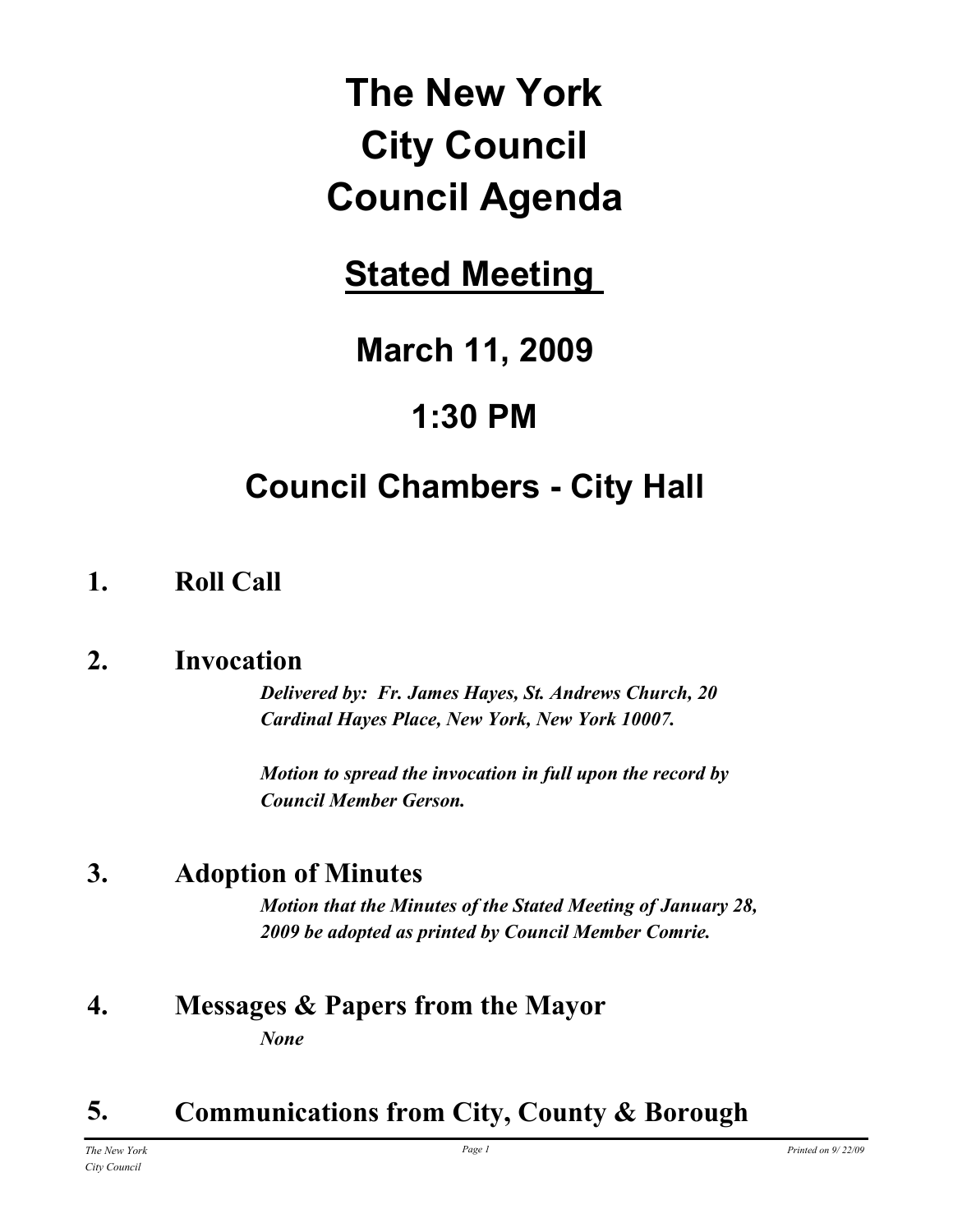### **Offices**

*None*

### **6. Petitions and Communications** *None*

- **7. Land Use Call-Ups** *None*
- **8. Communication from the Speaker**
- **9. Discussion of General Orders**
- **10. Reports of Special Committees** *None*
- **11. Reports of Standing Committees**

### **Report of the Committee on Consumer Affairs**

| Int $0057 - 2006 - A$ | Sale of reconditioned mattresses and to the creation of a Bed<br><b>Bug Task Force.</b>                                                              |  |  |
|-----------------------|------------------------------------------------------------------------------------------------------------------------------------------------------|--|--|
|                       | A Local Law in relation to the creation of a Bed Bug Advisory<br>Board.<br><b>Amended and Coupled on GO</b>                                          |  |  |
| Int 0660-2007-A       | Buyers of consumer debt.                                                                                                                             |  |  |
|                       | A Local Law to amend the administrative code of the city of<br>New York, in relation to buyers of consumer debt.<br><b>Amended and Coupled on GO</b> |  |  |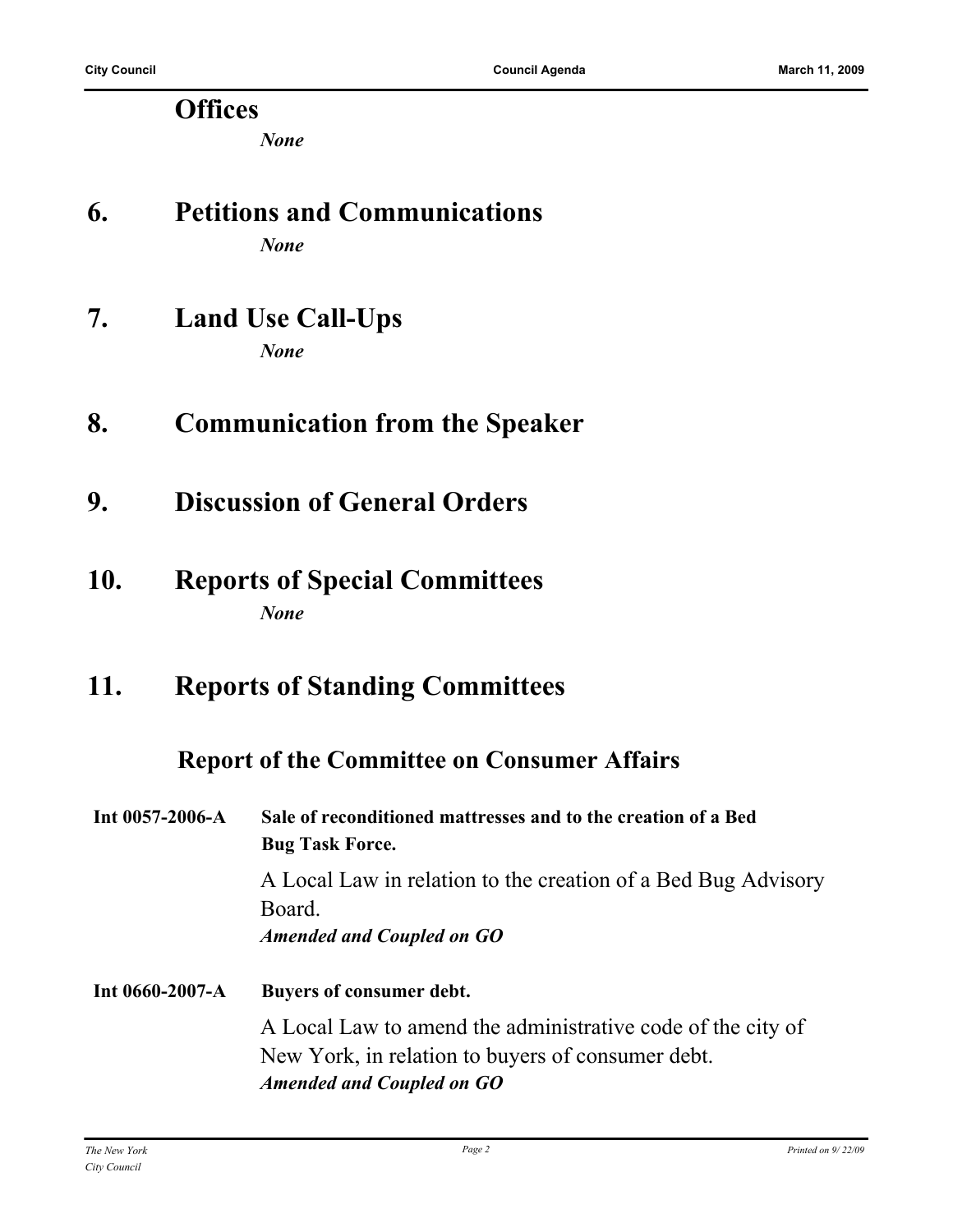## **Report of the Committee on Finance**

| Int 0852-2008-A | Recovery of expenses for repair work performed by or on<br>behalf of the department of housing preservation and<br>development and department of finance statements of account.                                                                                                                                                                   |
|-----------------|---------------------------------------------------------------------------------------------------------------------------------------------------------------------------------------------------------------------------------------------------------------------------------------------------------------------------------------------------|
|                 | A Local Law to amend the administrative code of the city of<br>New York, in relation to recovery of expenses for repair work<br>performed by or on behalf of the department of housing<br>preservation and development and department of finance<br>statements of account.<br><b>Amended and Coupled on GO</b>                                    |
| Res 1854-2009   | Approving the new designation and changes in the designation<br>of certain organizations to receive funding in the Fiscal 2009<br><b>Expense Budget.</b>                                                                                                                                                                                          |
|                 | Resolution approving the new designation and changes in the<br>designation of certain organizations to receive funding in the<br>Fiscal 2009 Expense Budget.<br><b>Preconsidered - Coupled on GO</b>                                                                                                                                              |
| Res 1856-2009   | LU 1023 - Haven Plaza, 188-198 Avenue C, 200 Avenue C, 726<br>East 13th Street, 700-722 East 13th Street, Manhattan.                                                                                                                                                                                                                              |
|                 | Resolution approving a full exemption from real property<br>taxes for property located at 188-198 Avenue C, 200 Avenue<br>C, 726 East 13th Street, 700-722 East 13th Street (Block 382,<br>Lot 1) Manhattan, pursuant to Section 577 of the Private<br>Housing Finance Law (Preconsidered L.U. No. 1023).<br><b>Preconsidered - Coupled on GO</b> |

# **Report of the Committee on Land Use**

# **Res 1857-2009 LU 931 - UDAAP, 1157 Fulton Avenue, Bronx (C090073HAX)** Resolution approving the decision of the City Planning Commission on an application submitted by the Department of Housing Preservation and Development, ULURP No. C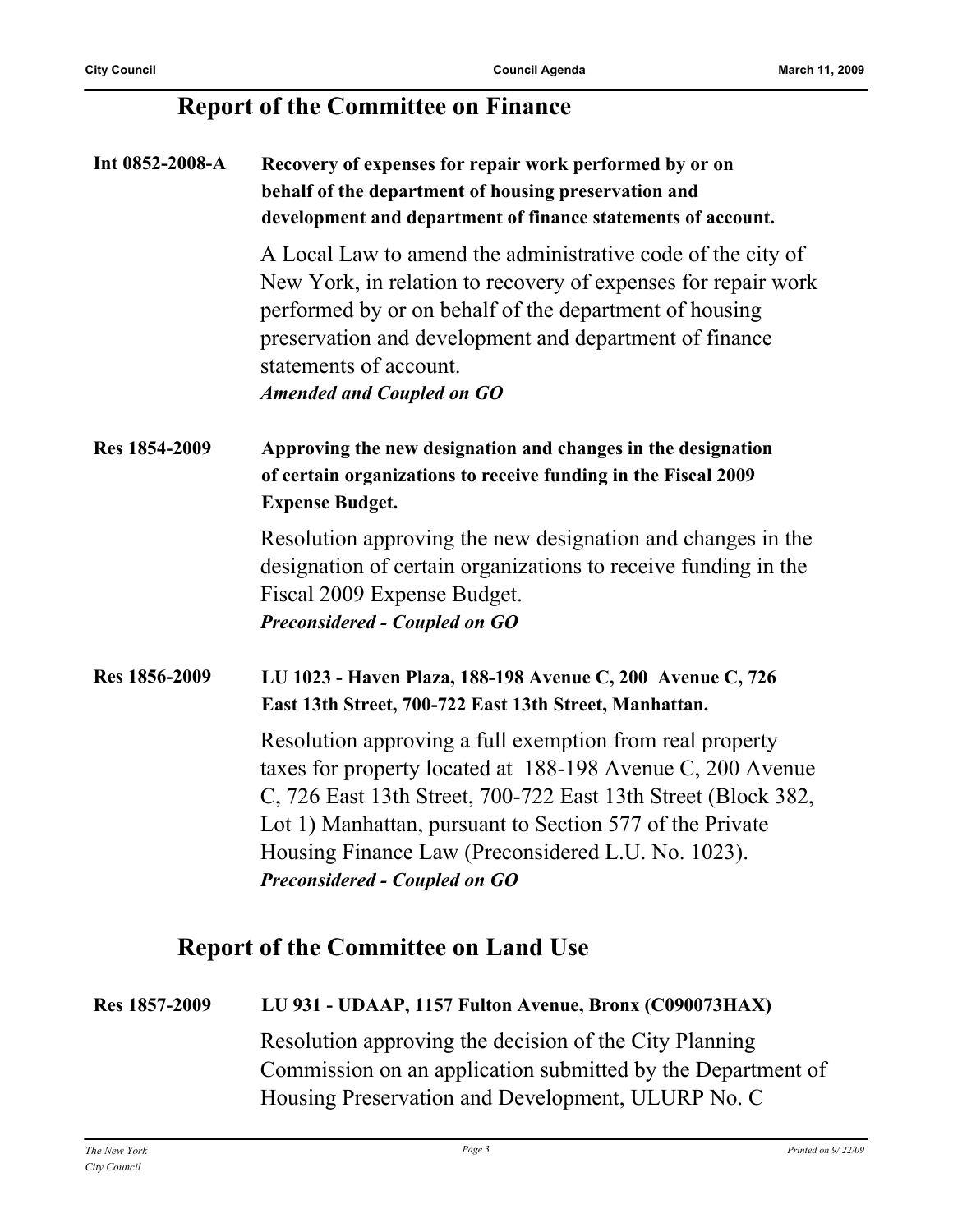|               | 090073 HAX, approving the designation of property located at<br>1157 Fulton Avenue (Block 2609, Lot 54), Borough of the<br>Bronx, as an Urban Development Action Area, approving the<br>project for the area as an Urban Development Action Area<br>Project, and approving the disposition of such property to a<br>developer selected by the Department of Housing Preservation<br>and Development (L.U. No. 931; C 090073 HAX).<br><b>Coupled on GO</b> |
|---------------|-----------------------------------------------------------------------------------------------------------------------------------------------------------------------------------------------------------------------------------------------------------------------------------------------------------------------------------------------------------------------------------------------------------------------------------------------------------|
| Res 1858-2009 | LU 982 - UDAAP, 304 West 47th Street, Manhattan<br>(C090072PPM)                                                                                                                                                                                                                                                                                                                                                                                           |
|               | Resolution approving the decision of the City Planning<br>Commission on ULURP No. C 090072 PPM, for the                                                                                                                                                                                                                                                                                                                                                   |
|               | disposition of a negative easement interest on city-owned<br>property located at 304 West 47th Street (Block 1037, Lot<br>37), Borough of Manhattan (L.U. No. 982).<br><b>Coupled on GO</b>                                                                                                                                                                                                                                                               |
| Res 1859-2009 | LU 984 - UDAAP, 463 East 159th Street, Bronx<br>(20095295HAX)                                                                                                                                                                                                                                                                                                                                                                                             |
|               | Resolution approving an Urban Development Action Area<br>Project located at 463 East 159th Street (Block 2381, Lot 64),<br>Borough of the Bronx, and waiving the urban development<br>action area designation requirement and the Uniform Land Use<br>Review Procedure, pursuant to Sections 693 and 694 of the<br>General Municipal Law (L.U. No. 984; 20095295 HAX).<br><b>Coupled on GO</b>                                                            |
| LU 0991-2009  | Zoning Reso., Special Forest Hills Districts in Article VIII,<br>Queens (C090103ZRQ)                                                                                                                                                                                                                                                                                                                                                                      |
|               | Application no. C 090103 ZRQ, submitted by the Department<br>of city Planning pursuant to Section 201 of the New York City<br>Charter, for an amendment of the Zoning Resolution of the<br>City of New York, creating the Special Forest Hills Districts<br>in Article VIII, Chapter 6 and amending related sections of the<br>Zoning resolution.                                                                                                         |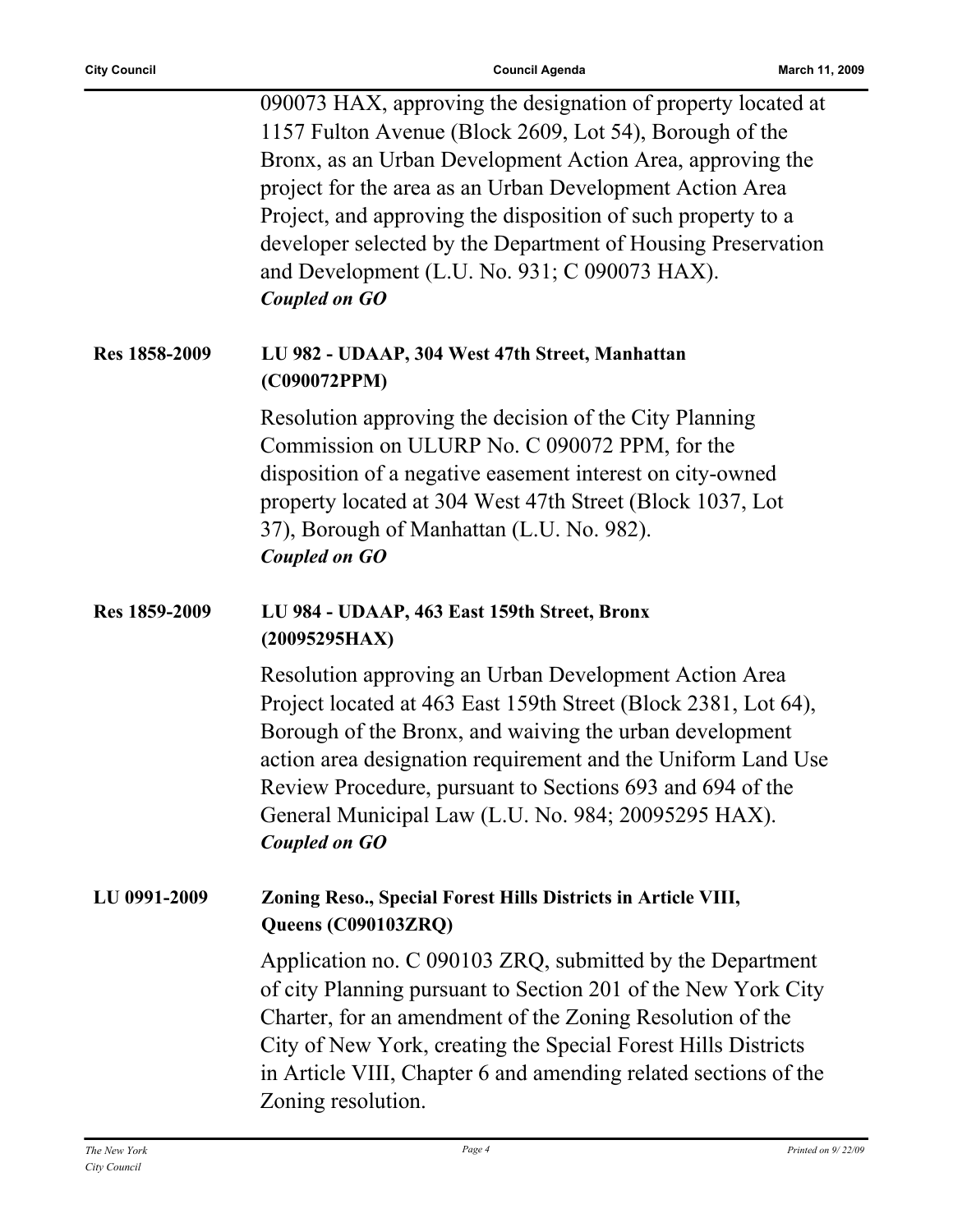|                      | <b>Approved with Modifications and Referred to the City Planning</b>                                                                                                                                                                                                                                                                                       |
|----------------------|------------------------------------------------------------------------------------------------------------------------------------------------------------------------------------------------------------------------------------------------------------------------------------------------------------------------------------------------------------|
|                      | <b>Commission pursuant to Rule 11.70(b) of the Rules of the</b>                                                                                                                                                                                                                                                                                            |
|                      | Council and Section 197-(d) of the New York City Charter.                                                                                                                                                                                                                                                                                                  |
| LU 0992-2009         | Zoning Reso., Special Forest Hills Districts in Article VIII,<br>Queens (C090104ZMQ)                                                                                                                                                                                                                                                                       |
|                      | Application no. C 090104 ZMQ, pursuant to Sections 197-c<br>and 201 of the New York City Charter, for an amendment of<br>the Zoning Map, Section No. 14a.<br>Approved with Modifications and Referred to the City Planning<br><b>Commission pursuant to Rule 11.70(b) of the Rules of the</b><br>Council and Section 197-(d) of the New York City Charter. |
| <b>Res 1860-2009</b> | LU 998 - Sidewalk Cafe, 185 Bleecker Street, Manhattan<br>(20085471TCM)                                                                                                                                                                                                                                                                                    |
|                      | Resolution approving the petition for a revocable consent for<br>an unenclosed sidewalk café located at 185 Bleecker Street,<br>Borough of Manhattan (20085471 TCM; L.U. No. 998).<br><b>Coupled on GO</b>                                                                                                                                                 |
| Res 1861-2009        | LU 999 - Sidewalk Cafe, 523 9th Ave., Manhattan<br>(20085645TCM)                                                                                                                                                                                                                                                                                           |
|                      | Resolution approving the petition for a revocable consent for<br>an unenclosed sidewalk café located at 523 9th Avenue,<br>Borough of Manhattan (20085645 TCM; L.U. No. 999).<br>Coupled on GO                                                                                                                                                             |
| Res 1862-2009        | LU 1000 - Zoning Map, Dermot BMB, LLC and the NYC<br><b>Economic Development Corporation (C090120ZMM)</b>                                                                                                                                                                                                                                                  |
|                      | Resolution approving the decision of the City Planning<br>Commission on ULURP No. C 090120 ZMM, a Zoning Map<br>amendment (L.U. No. 1000).<br><b>Coupled on GO</b>                                                                                                                                                                                         |
| Res 1863-2009        | LU 1001 - Zoning Map Amendment (C090197ZMK)                                                                                                                                                                                                                                                                                                                |
|                      | Resolution approving the decision of the City Planning                                                                                                                                                                                                                                                                                                     |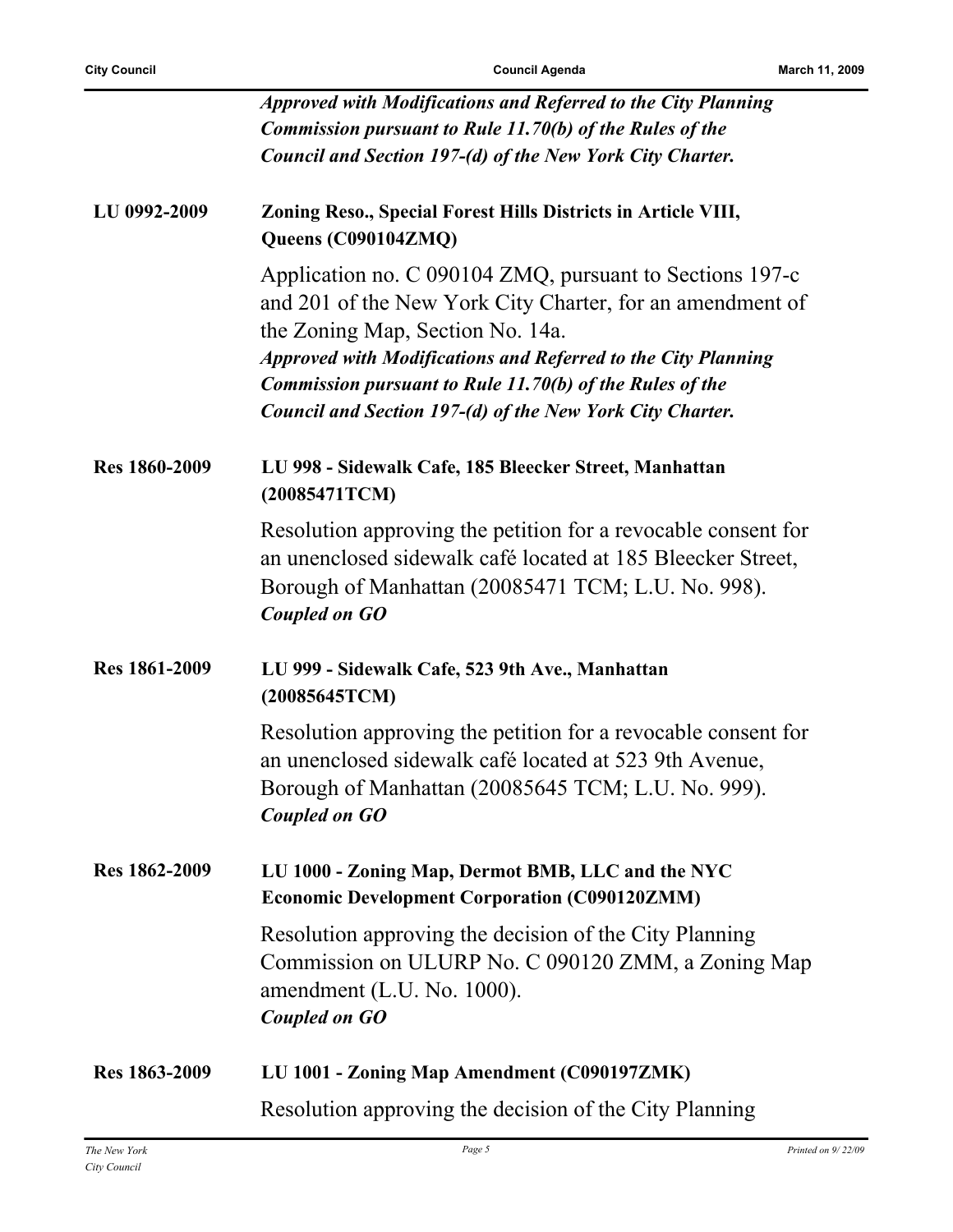|                      | Commission on ULURP No. C 090197 ZMK, a Zoning Map<br>amendment (L.U. No. 1001).<br><b>Coupled on GO</b>                                                                                                                                                                                                                                                                                                                             |
|----------------------|--------------------------------------------------------------------------------------------------------------------------------------------------------------------------------------------------------------------------------------------------------------------------------------------------------------------------------------------------------------------------------------------------------------------------------------|
| Res 1864-2009        | LU 1002 - ULURP, Battery Maritime Building, 10 South Street,<br>Manhattan (20090121PPM)                                                                                                                                                                                                                                                                                                                                              |
|                      | Resolution approving the decision of the City Planning<br>Commission on ULURP No. C 090121 PPM, for the<br>disposition of one (1) city-owned property located at the<br>Battery Maritime Building, 10 South Street (Block 2, Lot 1),<br>Borough of Manhattan (L.U. No. 1002).<br><b>Coupled on GO</b>                                                                                                                                |
| Res 1865-2009        | LU 1003 - Zoning, Toll Brooklyn, L.P., Brooklyn<br>(C090047ZMK)                                                                                                                                                                                                                                                                                                                                                                      |
|                      | Resolution approving the decision of the City Planning<br>Commission on ULURP No. C 090047 ZMK, a Zoning Map<br>amendment $(L.U. No. 1003)$ .<br><b>Coupled on GO</b>                                                                                                                                                                                                                                                                |
| <b>Res 1866-2009</b> | LU 1005 - Zoning Reso., Toll Brooklyn, L.P., Brooklyn<br>(N090049ZRK)                                                                                                                                                                                                                                                                                                                                                                |
|                      | Resolution approving the decision of the City Planning<br>Commission on Application No. N 090049 ZRK, for an<br>amendment of the Zoning Resolution of the City of New<br>York, concerning Article XII, Section 3 (Special Mixed Use<br>Districts) and Article II, Section 3 (Bulk Regulations for<br>Residential Buildings in Residence Districts) in Community<br>District 6, Borough of Brooklyn (L.U. No. 1005).<br>Coupled on GO |
| Res 1867-2009        | LU 1006 - Zoning, 10 South Street, Manhattan (N090122ZAM)                                                                                                                                                                                                                                                                                                                                                                            |
|                      | Resolution approving the decision of the City Planning<br>Commission for the grant of an authorization pursuant to<br>Section $62-722(a)$ of the Zoning Resolution of the City of<br>New York to modify the requirements of Sections 62-40                                                                                                                                                                                           |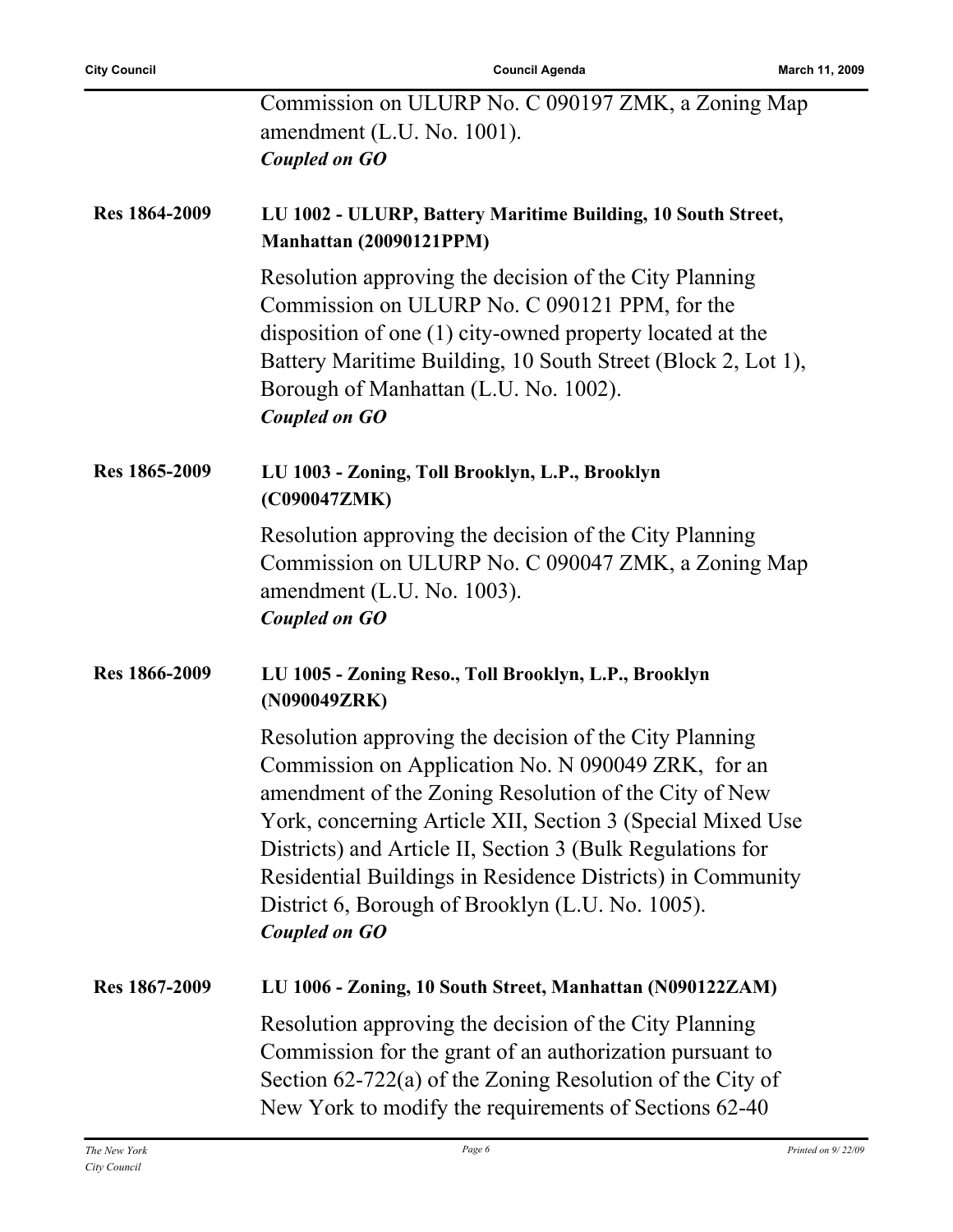|               | (Requirements for Waterfront Public Access and Visual)<br>Corridors), and in conjunction therewith, Section 62-332<br>(Rear yards and waterfront yards) to facilitate a partial<br>conversion and enlargement of an existing building, on<br>property located at 10 South Street (Block 2, p/o Lot 1), in a<br>C4-6 District, within the Special Lower Manhattan District<br>(Non-ULURP No. N 090122 ZAM; L.U. No. 1006).<br><b>Coupled on GO</b> |
|---------------|---------------------------------------------------------------------------------------------------------------------------------------------------------------------------------------------------------------------------------------------------------------------------------------------------------------------------------------------------------------------------------------------------------------------------------------------------|
| Res 1868-2009 | LU 1007 - Landmark, St. Nicholas of Myra Orthodox Church,<br>Manhattan (20095264HKM)                                                                                                                                                                                                                                                                                                                                                              |
|               | Resolution affirming the designation by the Landmarks<br>Preservation Commission of the St. Nicholas of Myra<br>Orthodox Church building, located at 288 East 10th Street<br>a.k.a. 155-157 Avenue A (Block 437, Lot 25), Borough of<br>Manhattan, Designation List No. 408, LP-2312; L.U. No.<br>1007; 20095264 HKM; N 090255 HKM).<br><b>Coupled on GO</b>                                                                                      |
| Res 1869-2009 | LU 1008 - Landmark, Society House of the American Society of<br>civil Engineers, Manhattan (20095265HKM)                                                                                                                                                                                                                                                                                                                                          |
|               | Resolution affirming the designation by the Landmarks<br>Preservation Commission of the Society House of the<br>American Society of Civil Engineers, located at 220 West<br>57th Street (Block 1028, Lot 42), Borough of Manhattan,<br>Designation List No. 408, LP-2297; L.U. No. 1008;<br>20095265 HKM; N 090254 HKM).<br><b>Coupled on GO</b>                                                                                                  |
| Res 1870-2009 | LU 1022 - Landmarks, Enabling Act requesting the approval of<br>the surrender of a parcel of land located on the campus of the<br>Queens Hospital Center on Goethals Avenue (20095340HHQ)                                                                                                                                                                                                                                                         |
|               | Resolution approving the surrender of a parcel of land on the<br>northern portion of the campus of the Queens Hospital Center<br>located on Goethals Avenue, Borough of Queens (20095340)<br>HHQ; L.U. No. 1022).                                                                                                                                                                                                                                 |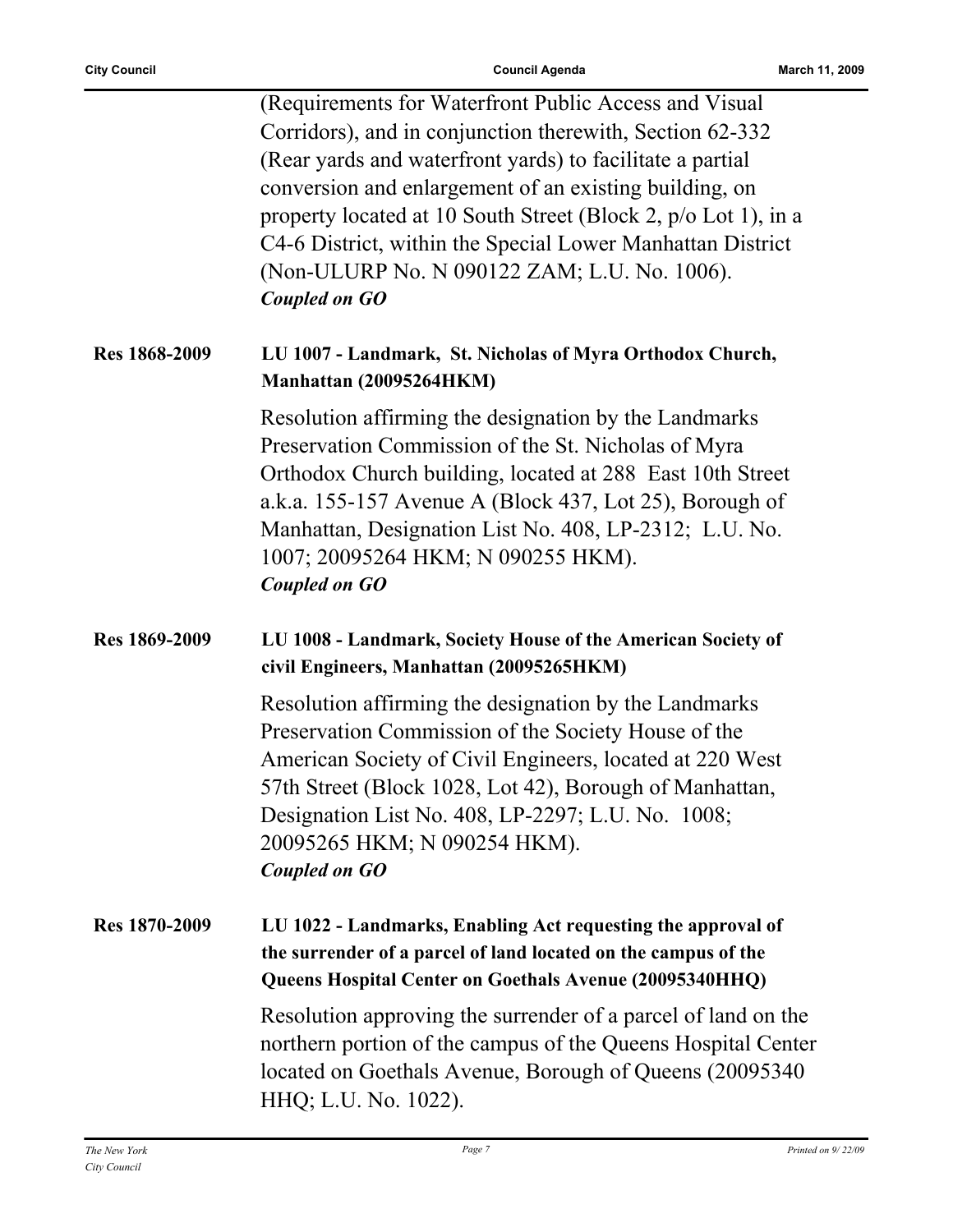#### *Coupled on GO*

#### **Res 1871-2009 LU 1024 - ULURP, Toll Brooklyn L.P., Brooklyn (C090048ZSK)**

Resolution approving the decision of the City Planning Commission on ULURP No. C 090048 ZSK (Preconsidered L.U. No. 1024), for the grant of a special permit pursuant to Section 74-743(a)(2) of the Zoning Resolution of the City of New York to modify the height and setback regulations of Section 123-66 (Height and Setback Regulations), the rear yard regulations of Section 23-47 (Minimum Required Rear Yards), and the inner court regulations of Section 23-852 (Inner court recesses), in connection with a proposed mixed use development on property located at 363-365 Bond Street, (Block 452, Lots1, 5, 15, 19, and Block 458, Lot 1), in an M1-4/R7-2 (MX-11) district within a General Large-Scale Development, Borough of Brooklyn. *Preconsidered - Coupled on GO*

## **Report of the Committee on Sanitation and Solid Waste Mangement**

#### **Int 0840-2008 Increasing fees for permits issued to operators of dumps, non-putrescible solid waste transfer stations and putrescible solid waste transfer stations.**

A Local Law to amend the administrative code of the city of New York, in relation to increasing fees for permits issued to operators of dumps, non-putrescible solid waste transfer stations and putrescible solid waste transfer stations, and establishing registration fees for intermodal solid waste container facilities. *Coupled on GO*

### **Report of the Committee on Waterfronts**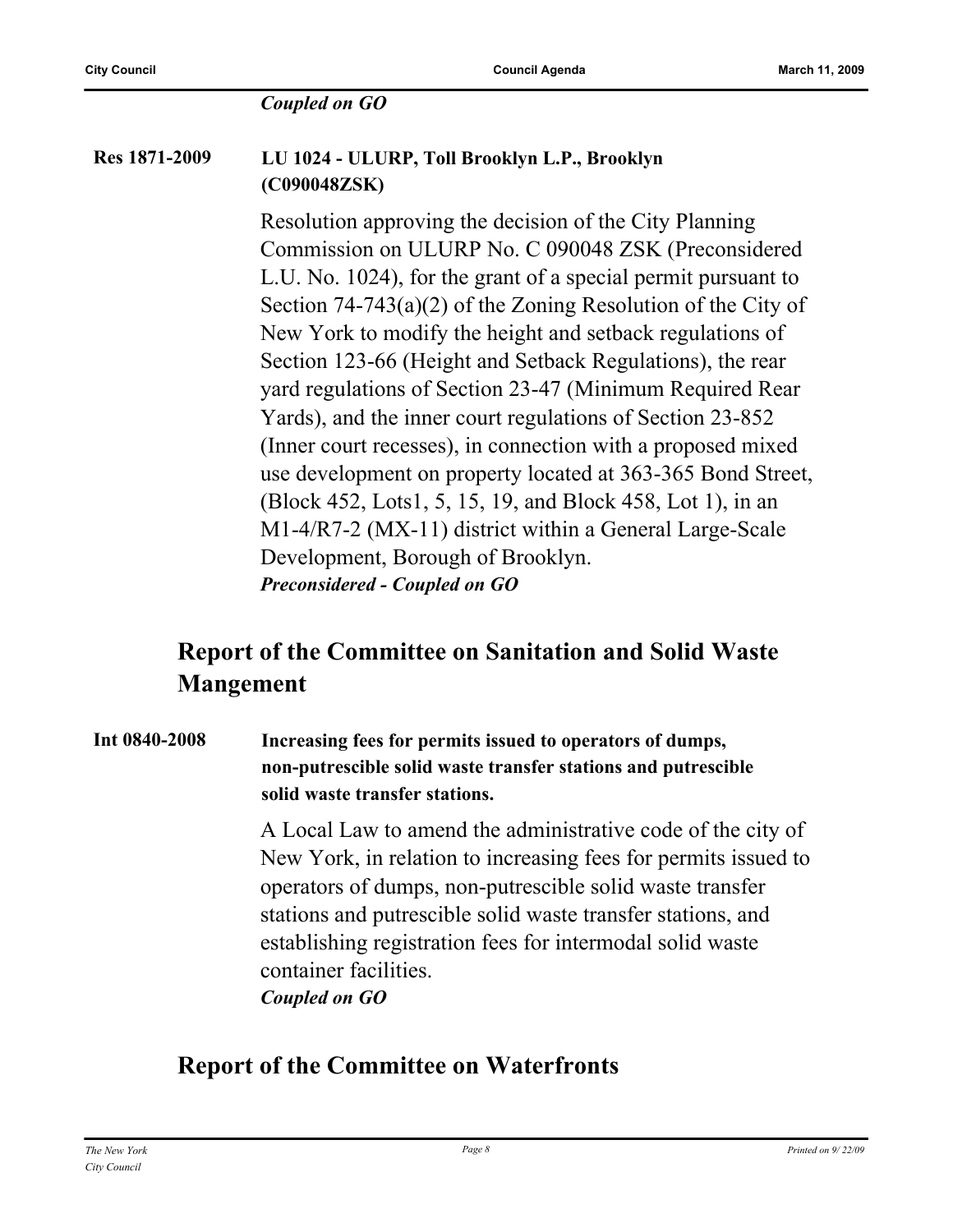**Int 0867-2008-A Waterfront management advisory board.** A Local Law to amend the New York city charter, in relation to the waterfront management advisory board. *Amended and Coupled on GO*

# **12. General Orders Calendar**

**T2006-0001 Commissioner of Deeds**

Commissioner of Deeds *Coupled on GO*

## **Coupled on General Order Calendar**

# **Consumer Affairs**

- **Int 0057-2006-A Sale of reconditioned mattresses and to the creation of a Bed Bug Task Force.** *A and GO*
- **Int 0660-2007-A Buyers of consumer debt.** *A and GO*

## **Finance**

- **Int 0852-2008-A Recovery of expenses for repair work performed by or on behalf of the department of housing preservation and development and department of finance statements of account.** *A and GO*
- **Res 1854-2009 Approving the new designation and changes in the designation of certain organizations to receive funding in the Fiscal 2009 Expense Budget.** *Preconsidered - GO*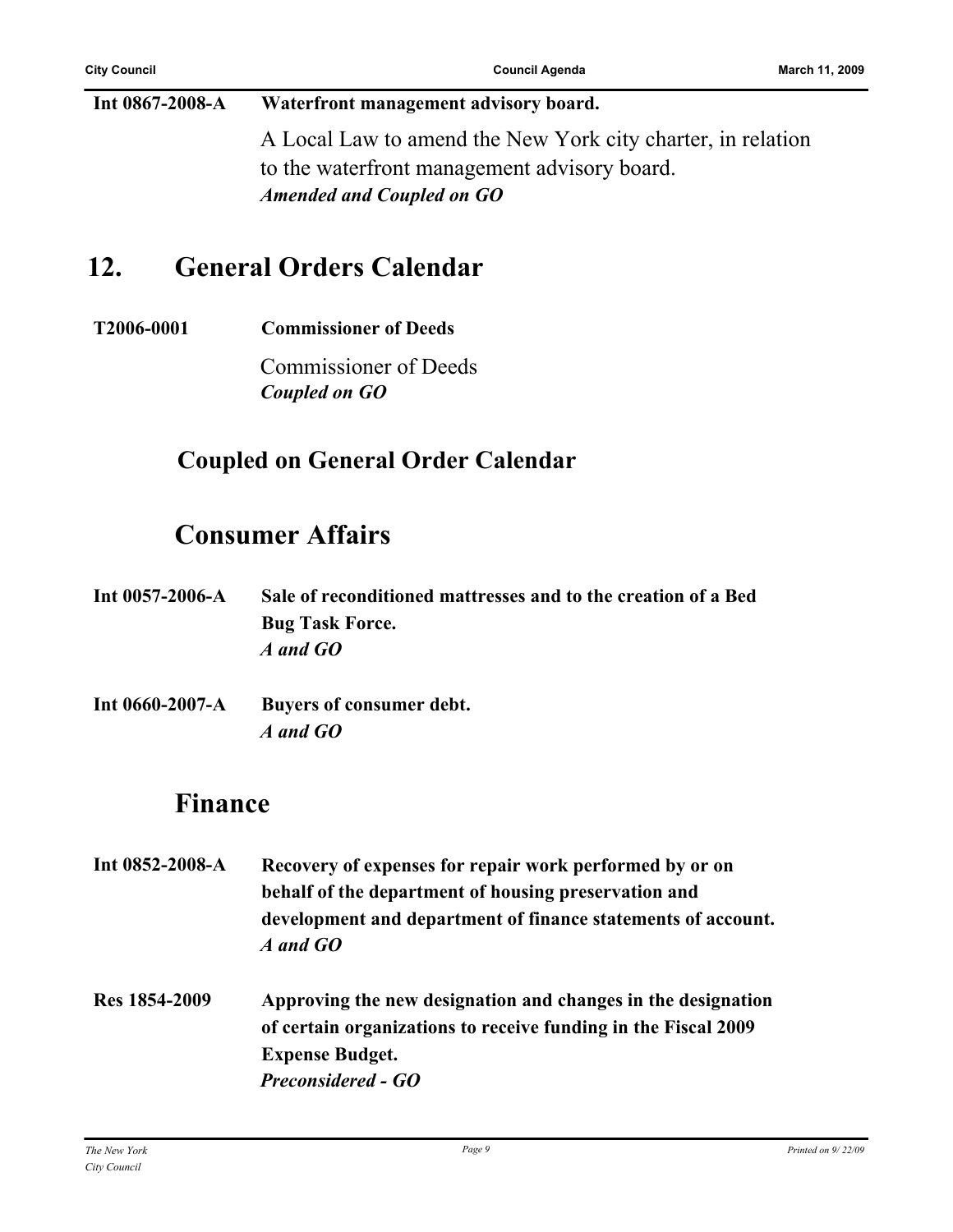| Res 1856-2009        | LU 1023 - Haven Plaza, 188-198 Avenue C, 200 Avenue C, 726                                                      |
|----------------------|-----------------------------------------------------------------------------------------------------------------|
|                      | East 13th Street, 700-722 East 13th Street, Manhattan.                                                          |
|                      | <b>Preconsidered - GO</b>                                                                                       |
| <b>Land Use</b>      |                                                                                                                 |
| Res 1857-2009        | LU 931 - UDAAP, 1157 Fulton Avenue, Bronx (C090073HAX)<br>GO                                                    |
| Res 1858-2009        | LU 982 - UDAAP, 304 West 47th Street, Manhattan<br>(C090072PPM)<br>GO                                           |
| Res 1859-2009        | LU 984 - UDAAP, 463 East 159th Street, Bronx<br>(20095295HAX)<br>GO                                             |
| <b>Res 1860-2009</b> | LU 998 - Sidewalk Cafe, 185 Bleecker Street, Manhattan<br>(20085471TCM)<br>GO                                   |
| Res 1861-2009        | LU 999 - Sidewalk Cafe, 523 9th Ave., Manhattan<br>(20085645TCM)<br>GO                                          |
| Res 1862-2009        | LU 1000 - Zoning Map, Dermot BMB, LLC and the NYC<br><b>Economic Development Corporation (C090120ZMM)</b><br>GO |
| Res 1863-2009        | LU 1001 - Zoning Map Amendment (C090197ZMK)<br>GO                                                               |
| Res 1864-2009        | LU 1002 - ULURP, Battery Maritime Building, 10 South Street,<br>Manhattan (20090121PPM)<br>GO                   |
| Res 1865-2009        | LU 1003 - Zoning, Toll Brooklyn, L.P., Brooklyn                                                                 |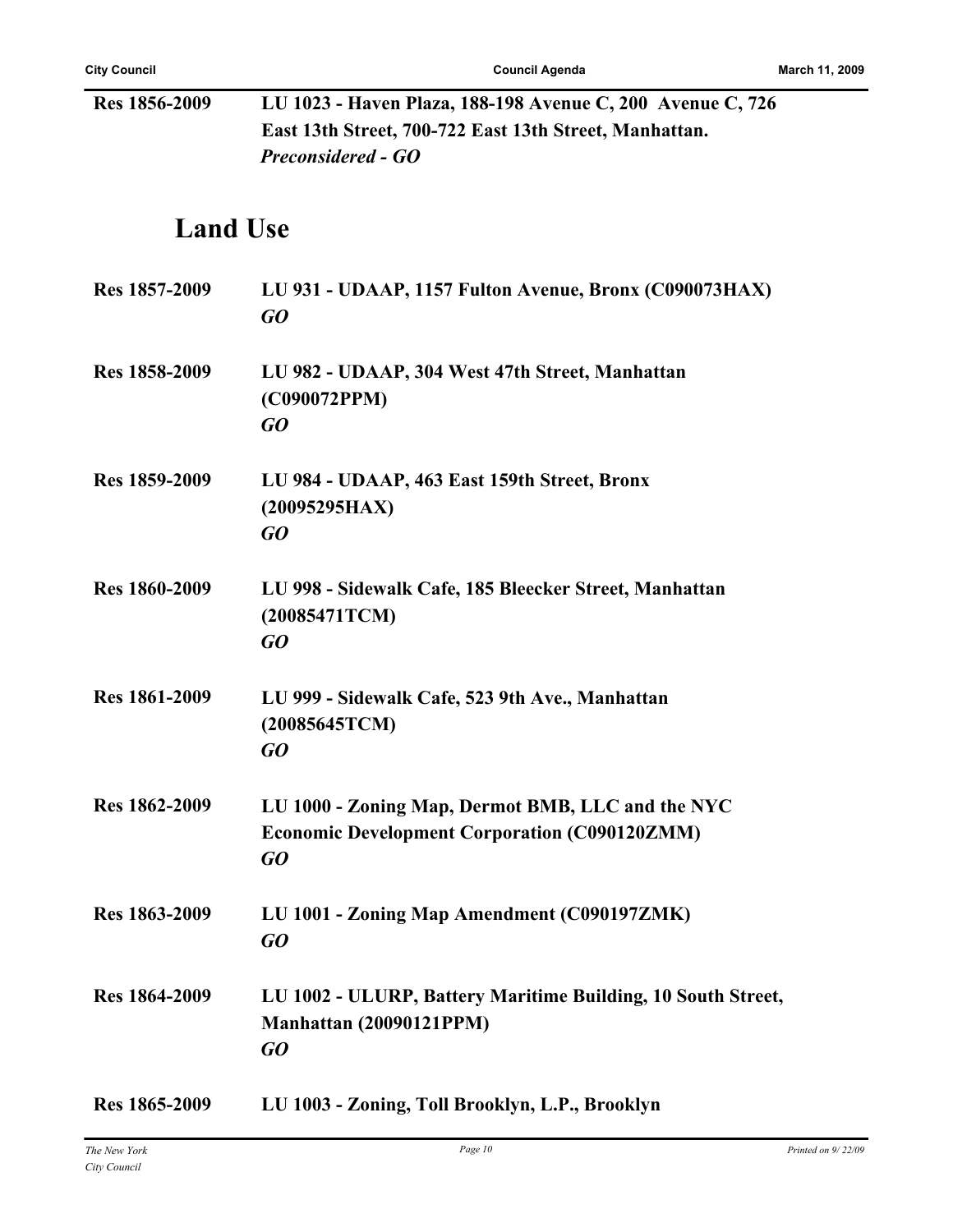|                      | (C090047ZMK)                                                                                                                                                                                    |
|----------------------|-------------------------------------------------------------------------------------------------------------------------------------------------------------------------------------------------|
|                      | GQ                                                                                                                                                                                              |
| <b>Res 1866-2009</b> | LU 1005 - Zoning Reso., Toll Brooklyn, L.P., Brooklyn<br>(N090049ZRK)<br>$G$ O                                                                                                                  |
| Res 1867-2009        | LU 1006 - Zoning, 10 South Street, Manhattan (N090122ZAM)<br>GQ                                                                                                                                 |
| Res 1868-2009        | LU 1007 - Landmark, St. Nicholas of Myra Orthodox Church,<br>Manhattan (20095264HKM)<br>GQ                                                                                                      |
| Res 1869-2009        | LU 1008 - Landmark, Society House of the American Society of<br>civil Engineers, Manhattan (20095265HKM)<br>GO                                                                                  |
| Res 1870-2009        | LU 1022 - Landmarks, Enabling Act requesting the approval of<br>the surrender of a parcel of land located on the campus of the<br>Queens Hospital Center on Goethals Avenue (20095340HHQ)<br>GQ |
| Res 1871-2009        | LU 1024 - ULURP, Toll Brooklyn L.P., Brooklyn<br>(C090048ZSK)<br><b>Preconsidered - GO</b>                                                                                                      |

# **Sanitation and Solid Waste Management**

**Int 0840-2008 Increasing fees for permits issued to operators of dumps, non-putrescible solid waste transfer stations and putrescible solid waste transfer stations.** *GO*

# **Waterfronts**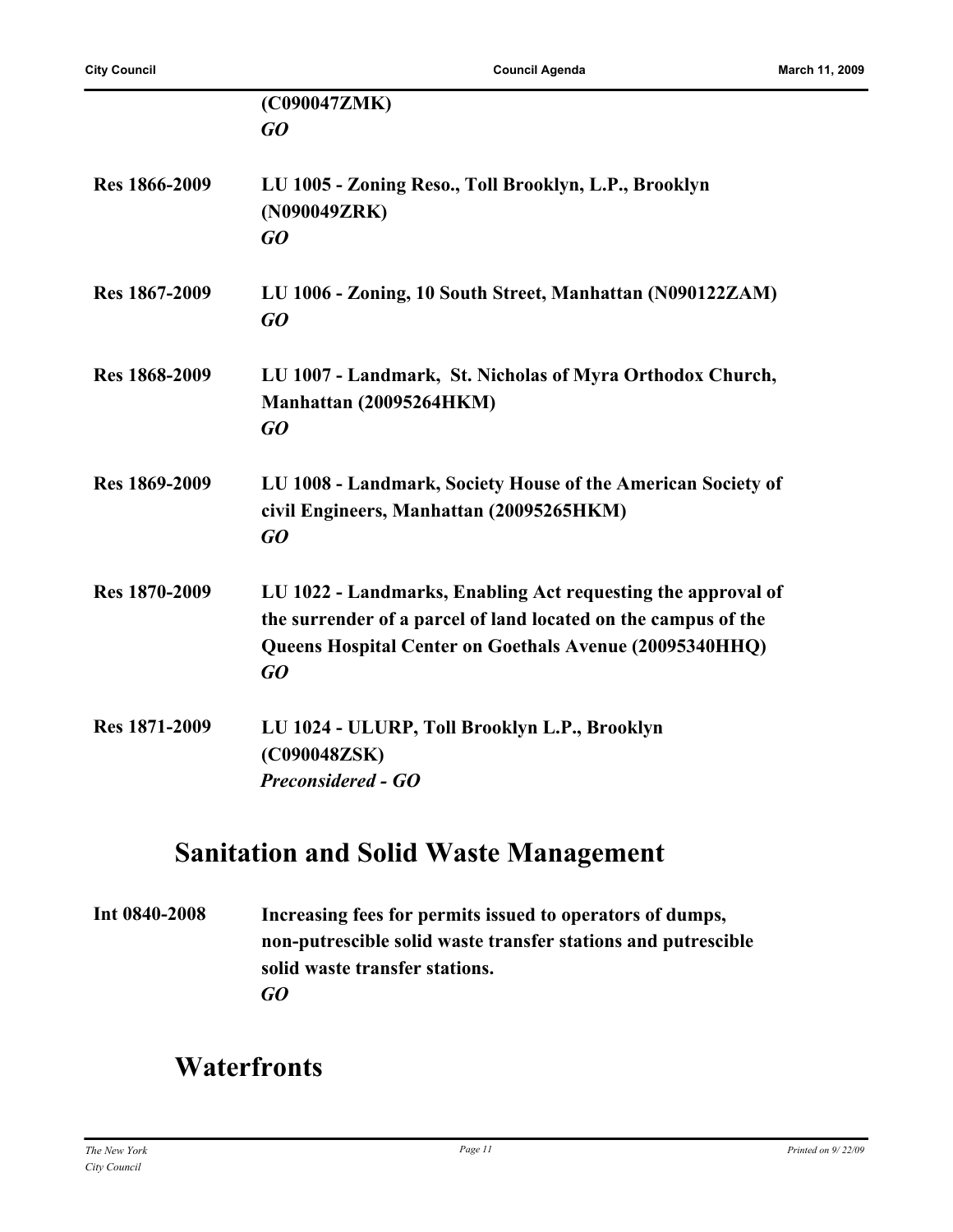**Int 0867-2008-A Waterfront management advisory board.** *A and GO*

## **General Order Calendar**

- **T2006-0001 Commissioner of Deeds** *GO*
- **Introduction & Reading of Bills See Attached 13.**
- **14. Discussion of Resolutions**
- **15. Resolutons** *None*
- **16. General Discussion**
- **17. Extension of Remarks**

### **INTRODUCTION AND READING OF BILLS**

| Int 0941-2009 | By Council Members Arroyo, Vallone Jr., Recchia Jr., Avella,<br>Baez, Comrie Jr., Dickens, Gentile, James, Koppell, Liu, Mealy,<br>Nelson, Palma and Sears |
|---------------|------------------------------------------------------------------------------------------------------------------------------------------------------------|
|               | A Local Law to amend the administrative code of the city of<br>New York, in relation to unlawful initiation activity.<br><b>Public Safety</b>              |
| Int 0942-2009 | By Council Member Avella                                                                                                                                   |
|               | A Local Law to amend the New York City charter in relation                                                                                                 |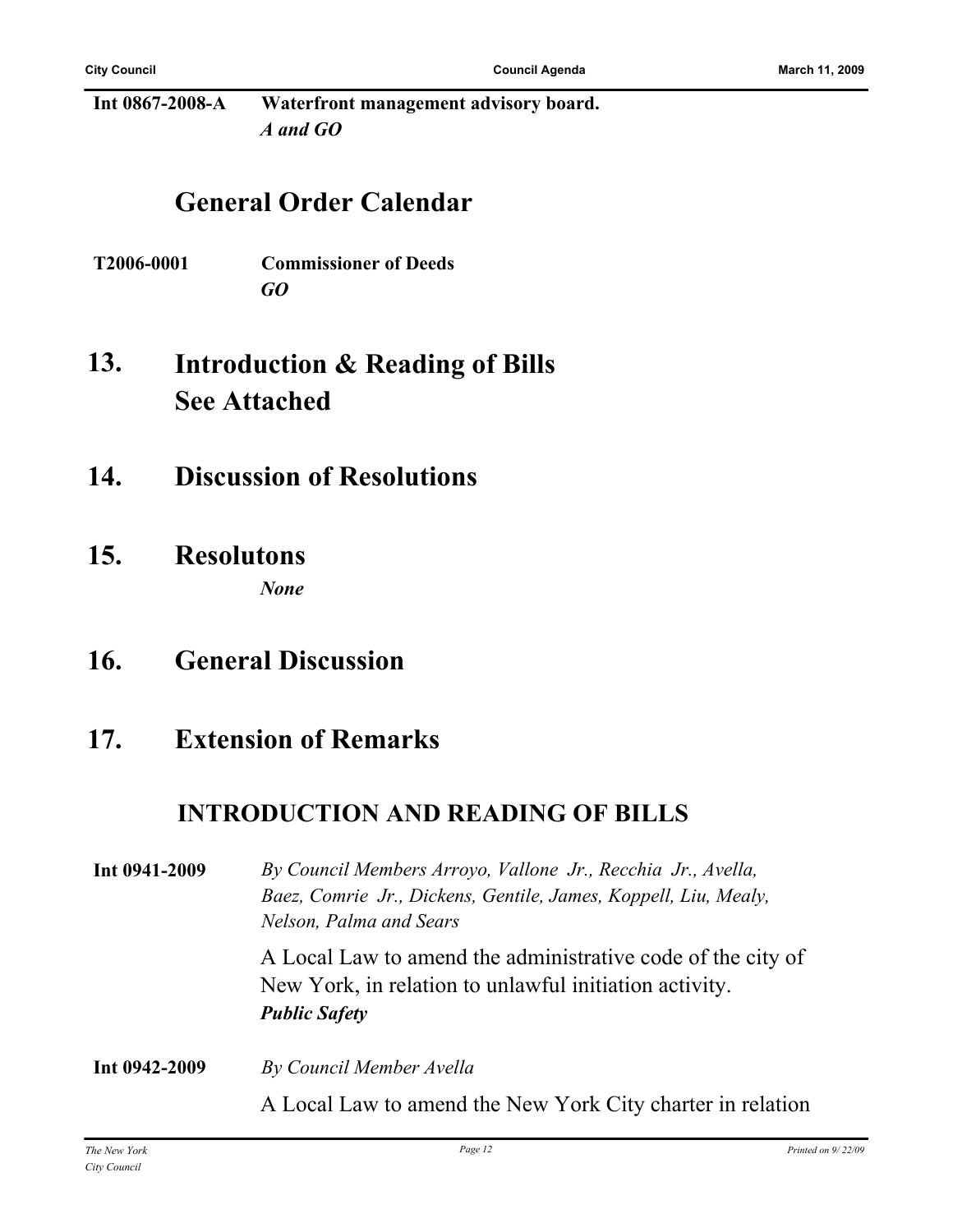|                      | to prohibiting allowances in addition to salary for council<br>members.<br><b>Governmental Operations</b>                                                                                                                                                                                                                                                                                                                                                                                                                                               |
|----------------------|---------------------------------------------------------------------------------------------------------------------------------------------------------------------------------------------------------------------------------------------------------------------------------------------------------------------------------------------------------------------------------------------------------------------------------------------------------------------------------------------------------------------------------------------------------|
| Int 0943-2009        | By Council Member Avella                                                                                                                                                                                                                                                                                                                                                                                                                                                                                                                                |
|                      | A Local Law to amend the New York City charter, in relation<br>to prohibiting outside employment for council members.<br><b>Governmental Operations</b>                                                                                                                                                                                                                                                                                                                                                                                                 |
| Res 1848-2009        | By Council Members Avella and Palma                                                                                                                                                                                                                                                                                                                                                                                                                                                                                                                     |
|                      | Resolution repealing, adding and amending various rules to<br>the Rules of the Council.<br><b>Rules, Privileges and Elections</b>                                                                                                                                                                                                                                                                                                                                                                                                                       |
| <b>SLR 0001-2009</b> | By Council Members Baez, The Speaker (Speaker Quinn), Fidler,<br>Garodnick, James, Koppell, Lappin, Liu, Mealy, Palma, Avella,<br>Gerson, de Blasio, Dickens, Brewer and Weprin                                                                                                                                                                                                                                                                                                                                                                         |
|                      | State Legislation Resolution requesting the New York State<br>Legislature to pass bills introduced by Senator Krueger, S.<br>749, and Assembly Member Lopez, A. 1688, "AN ACT to<br>amend the local emergency housing rent control act, in relation<br>to the rent regulation laws".<br><b>State and Federal Legislation</b>                                                                                                                                                                                                                            |
| <b>SLR 0002-2009</b> | By Council Members Baez, The Speaker (Speaker Quinn),<br>Garodnick, James, Koppell, Lappin, Liu, Mealy, Palma, Avella,<br>Gerson, de Blasio, Dickens, Brewer and Weprin                                                                                                                                                                                                                                                                                                                                                                                 |
|                      | State Legislation Resolution requesting the New York State<br>Legislature to pass bills introduced by Senator<br>Stewart-Cousins, S. 2237-A, and Assembly Member<br>Rosenthal, A. 2005, "AN ACT to amend the administrative<br>code of the city of New York and the emergency tenant<br>protection act of nineteen seventy-four, in relation to making<br>conforming technical changes; and to repeal paragraph 13 of<br>subdivision a of section 5 of section 4 of chapter 576 of the<br>laws of 1974 constituting the emergency tenant protection act |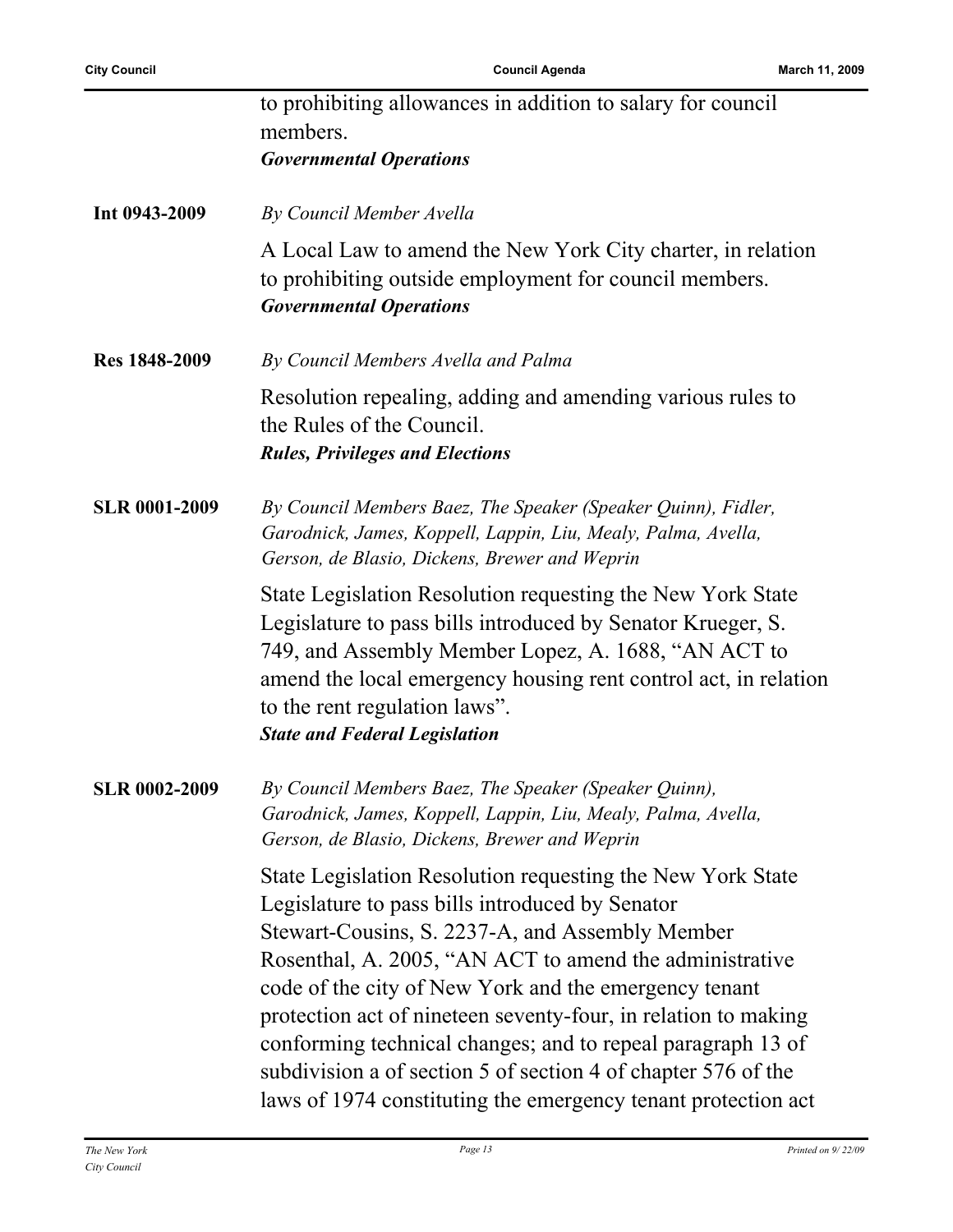|               | of nineteen seventy-four, paragraph (n) of subdivision 2 of<br>section 2 of chapter 274 of the laws of 1946, constituting the<br>emergency housing rent control law, and section 26-504.2 and<br>subparagraph (k) of paragraph 2 of subdivision e of section<br>26-403 of the administrative code of the city of New York,<br>relating to vacancy decontrol".<br><b>State and Federal Legislation</b>                                                                                   |
|---------------|-----------------------------------------------------------------------------------------------------------------------------------------------------------------------------------------------------------------------------------------------------------------------------------------------------------------------------------------------------------------------------------------------------------------------------------------------------------------------------------------|
| Res 1849-2009 | By Council Members Foster, Brewer, Comrie Jr., Dickens,<br>Gonzalez, James, Koppell, Mealy, Palma, Rivera, Sanders Jr.,<br>Vann, Weprin, Gerson, Avella, White Jr. and Gentile                                                                                                                                                                                                                                                                                                          |
|               | Resolution calling upon the New York State Legislature to<br>increase the maximum weekly unemployment insurance<br>benefit of \$405 to be compatible with the greater benefits<br>provided by twenty-four other states, including New Jersey and<br>Connecticut, and to pass A.4921/S.2245, an act to amend the<br>labor law, in relation to the unemployment insurance law and<br>increasing the maximum benefit rate for unemployment<br>insurance.<br><b>Civil Service and Labor</b> |
| Int 0944-2009 | By Council Members Gennaro, Comrie Jr., Dickens, Fidler, James,<br>Koppell, Nelson, Palma, Sears, Stewart, Weprin, Gerson, Foster<br>and White Jr.                                                                                                                                                                                                                                                                                                                                      |
|               | A Local Law to amend the administrative code of the city of<br>New York, in relation to the notification of schools<br>concerning drug activity.<br><b>Public Safety</b>                                                                                                                                                                                                                                                                                                                |
| Res 1850-2009 | By Council Members Gennaro, Garodnick, Brewer, Comrie Jr.,<br>Fidler, Gentile, Gonzalez, Katz, Koppell, Liu, Nelson, Palma,<br>Sanders Jr., Vallone Jr., Weprin, Gerson, Foster, White Jr., de<br><b>Blasio and Lappin</b>                                                                                                                                                                                                                                                              |
|               | Resolution calling on the New York State Legislature, the<br>New York State Department of Environmental Conservation,<br>and New York State Governor David Paterson to prohibit<br>drilling for natural gas within the boundaries of the watershed                                                                                                                                                                                                                                      |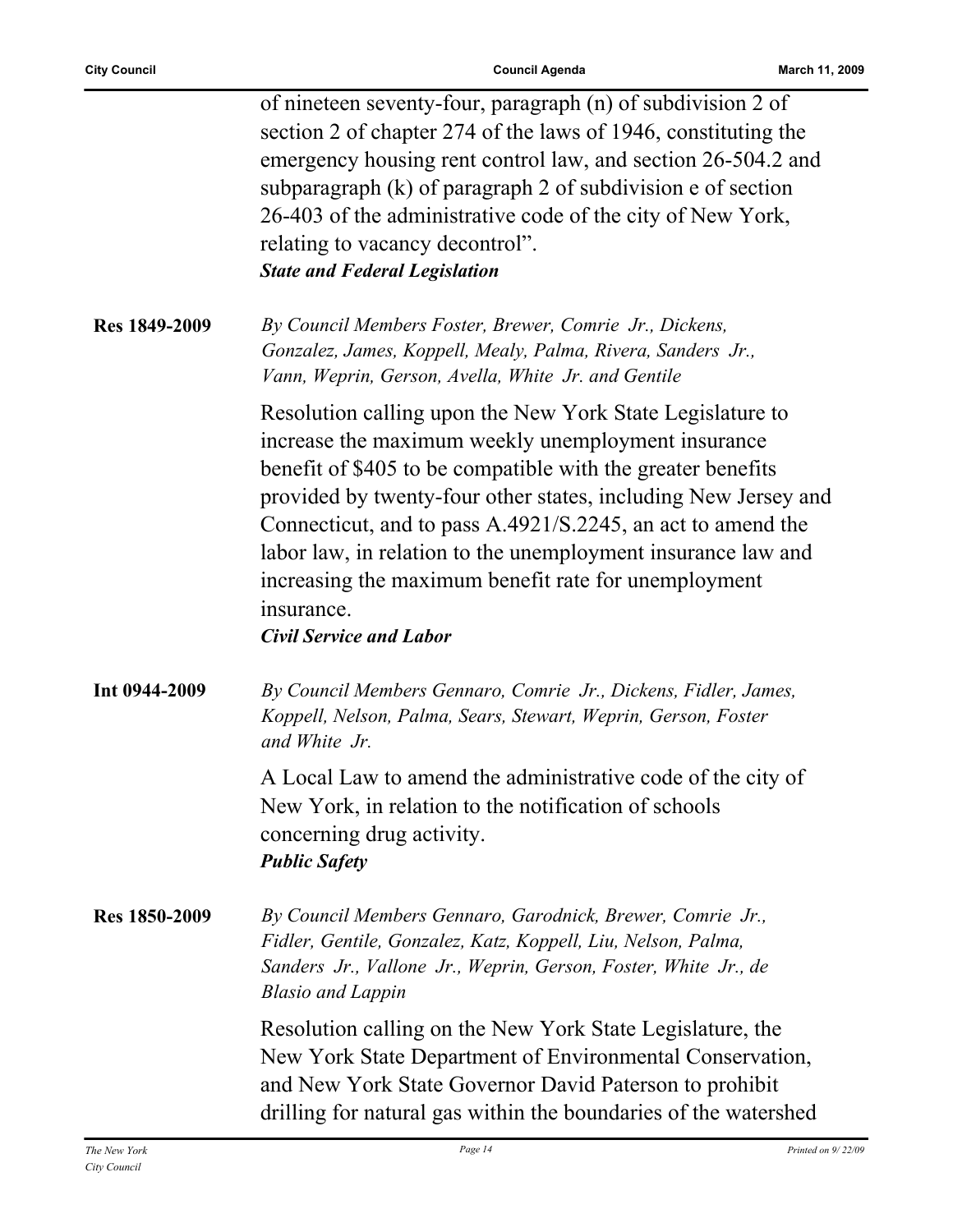|               | of the New York City drinking water supply.                                                                                                                                                                                                                         |
|---------------|---------------------------------------------------------------------------------------------------------------------------------------------------------------------------------------------------------------------------------------------------------------------|
|               | <b>Environmental Protection</b>                                                                                                                                                                                                                                     |
| Res 1851-2009 | By Council Members James, Brewer, Comrie Jr., Fidler, Gentile,<br>Koppell, Liu, Mealy, Palma, Rivera, Sanders Jr., Sears, Weprin,<br><b>Stewart and Foster</b>                                                                                                      |
|               | Resolution calling upon the Bloomberg Administration to<br>discontinue the practice of defunding child care centers<br>mid-year and thus closing desperately needed child care<br>services throughout the city.<br><b>General Welfare</b>                           |
| Int 0945-2009 | By Council Members Recchia Jr., Vallone Jr., Arroyo, Baez,<br>Brewer, Comrie Jr., Fidler, Gennaro, Gentile, Gonzalez, Liu,<br>Nelson, Stewart, Vann, Avella, Mark-Viverito, Lappin, Koppell,<br>Vacca, Crowley, Gerson, Ignizio and Oddo                            |
|               | A Local Law to amend the administrative code of the city of<br>New York, in relation to unlawful solicitation.<br><b>Public Safety</b>                                                                                                                              |
| Res 1852-2009 | By Council Members Recchia Jr., Avella, Brewer, Fidler, Gennaro,<br>Gentile, Gonzalez, James, Koppell, Mealy, Nelson, Palma, Rivera,<br>Stewart, Weprin, Foster, Gerson, Jackson, Mark-Viverito and Sears                                                           |
|               | Resolution urging the Governor of the State of New York and<br>the New York State Legislature not to cut State funding to<br>zoos, botanical gardens and aquariums.<br><b>Cultural Affairs, Libraries &amp; International Intergroup Relations</b>                  |
| Res 1853-2009 | By Council Members Stewart, Dickens, James, Palma, Sanders Jr.,<br>Gerson, Foster, Vallone Jr., Koppell and Seabrook                                                                                                                                                |
|               | Resolution calling on the State Legislature to pass legislation<br>that would require the owners of dangerous dogs to obtain<br>liability insurance for personal injury or death of any person,<br>resulting from an attack of such dangerous dog.<br><b>Health</b> |

**Res 1854-2009** *By Council Members Weprin, Comrie Jr. and James*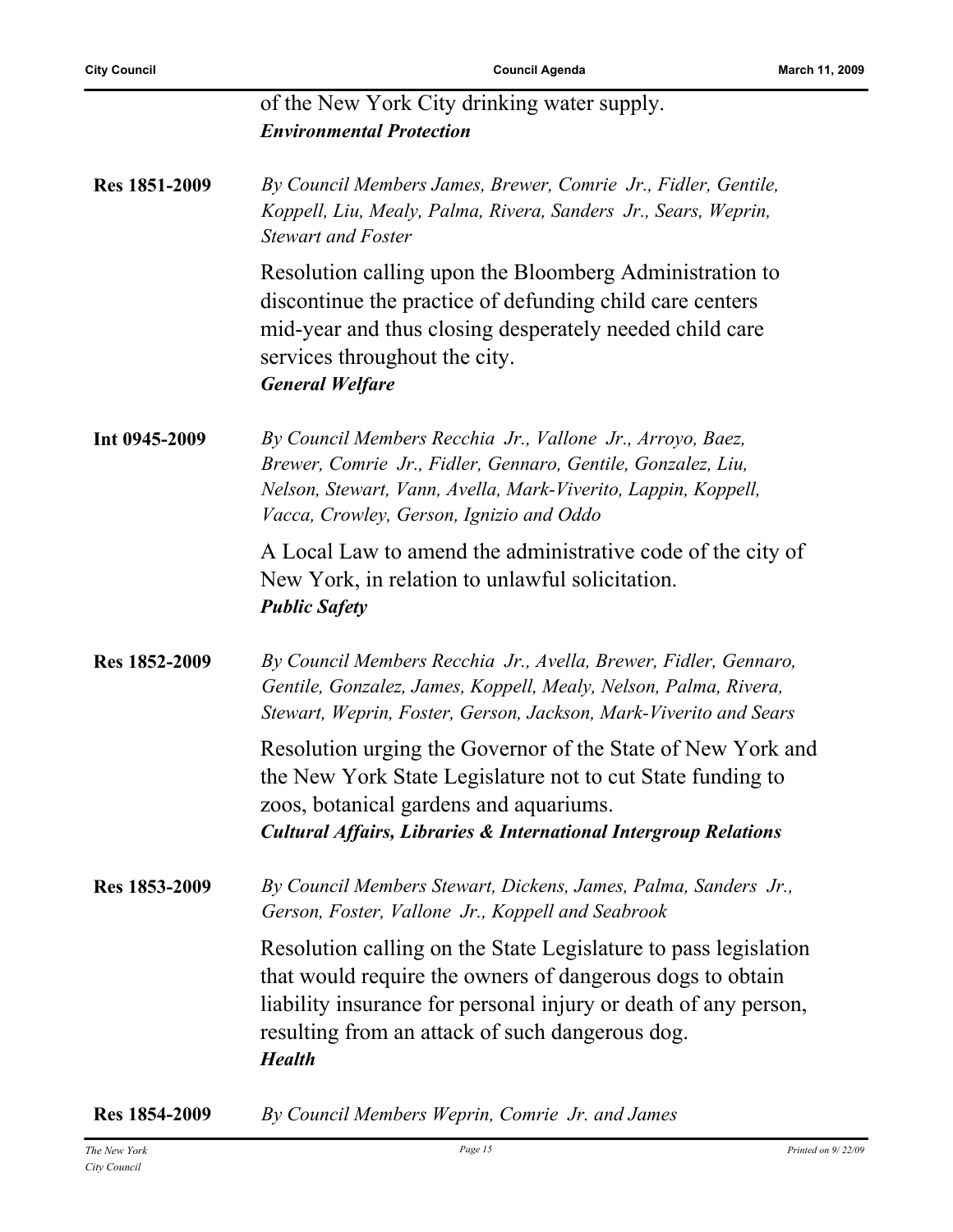|               | Resolution approving the new designation and changes in the<br>designation of certain organizations to receive funding in the<br>Fiscal 2009 Expense Budget.<br><b>Preconsidered - Finance</b>                                                                                                                                                                                                                                                                                                                                                                                                                        |
|---------------|-----------------------------------------------------------------------------------------------------------------------------------------------------------------------------------------------------------------------------------------------------------------------------------------------------------------------------------------------------------------------------------------------------------------------------------------------------------------------------------------------------------------------------------------------------------------------------------------------------------------------|
| Res 1855-2009 | By Council Members Yassky, Weprin, Brewer, Comrie Jr., James,<br>Koppell, Lappin, Liu and Palma                                                                                                                                                                                                                                                                                                                                                                                                                                                                                                                       |
|               | Resolution calling on the New York State Assembly to pass A.<br>4916, which would amend New York State insurance law to<br>ensure that consumers utilizing rental vehicle reimbursement<br>coverage are able to rent from the rental vehicle company of<br>their choice.<br><b>Consumer Affairs</b>                                                                                                                                                                                                                                                                                                                   |
| LU 1023-2009  | By Council Member Weprin                                                                                                                                                                                                                                                                                                                                                                                                                                                                                                                                                                                              |
|               | Haven Plaza, 188-198 Avenue C, 200 Avenue C, 726 East<br>13th Street, 700-722 East 13th Street, Manhattan, Council<br>District No. 2.<br><b>Preconsidered - Finance</b>                                                                                                                                                                                                                                                                                                                                                                                                                                               |
| LU 1024-2009  | By Council Member Katz                                                                                                                                                                                                                                                                                                                                                                                                                                                                                                                                                                                                |
|               | Uniform land use review procedure application no. C 090048<br>ZSK, pursuant to $\S 197$ -c and $\S 197$ -d of the Charter of the City<br>of New York concerning a special permit under the Zoning<br>Resolution in the Borough of Brooklyn, Council District no.<br>39 to facilitate a mixed-use development. This application is<br>subject to review and action by the Land Use Committee only<br>if appealed to the Council pursuant to $\S 197-d$ (b)(2) of the<br>Charter or called up by vote of the Council pursuant to $\S 197-d$<br>$(b)(3)$ of the Charter.<br><b>Preconsidered - Zoning and Franchises</b> |
| LU 1025-2009  | By Council Member Katz                                                                                                                                                                                                                                                                                                                                                                                                                                                                                                                                                                                                |
|               | Application no. 20095180 TCM, pursuant to $\S20-226$ of the<br>Administrative Code of the City of New York, concerning the<br>petition of Scuderia Gallo Inc. d/b/a Scuderia to establish,                                                                                                                                                                                                                                                                                                                                                                                                                            |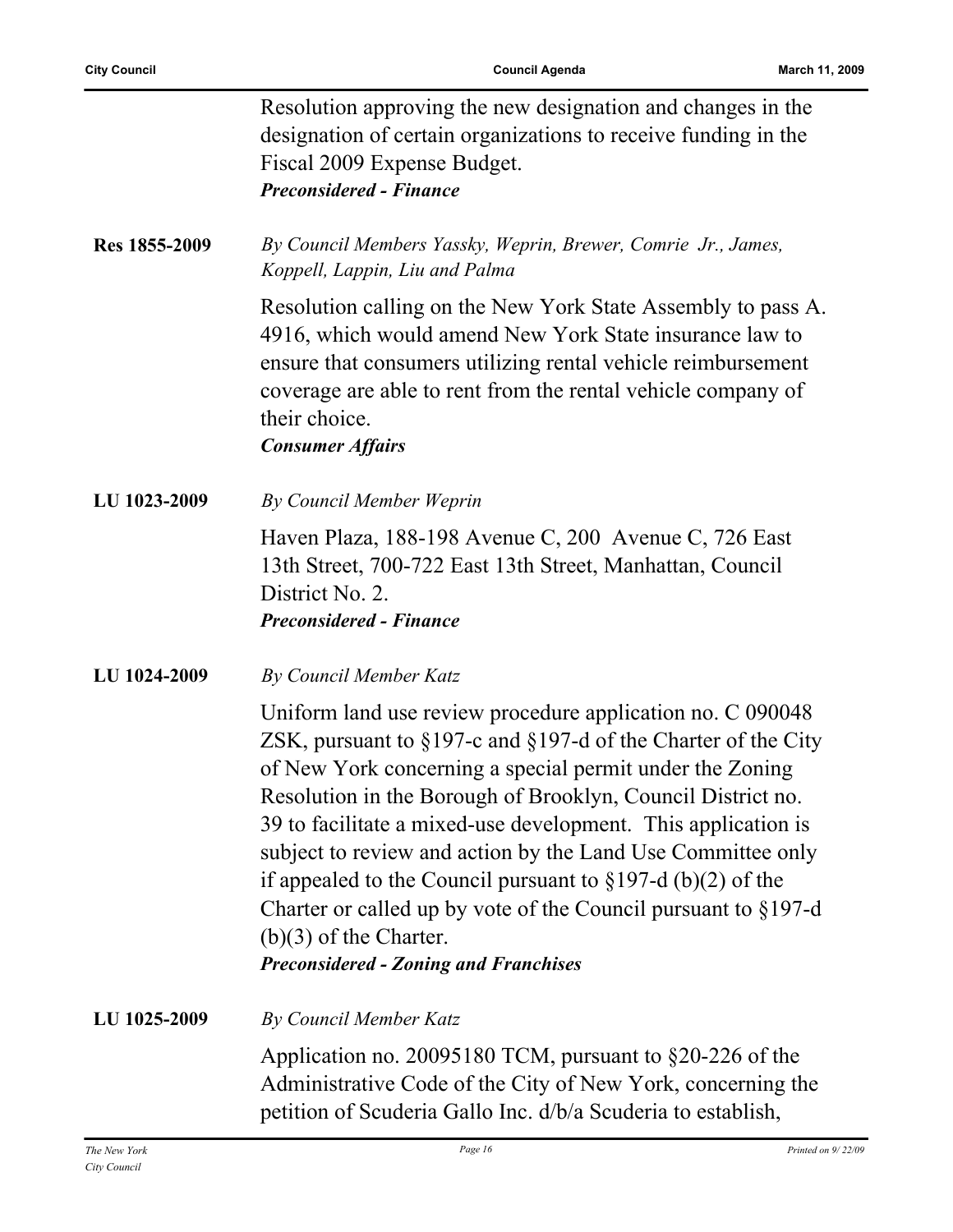maintain and operate an unenclosed sidewalk café located at 10 Downing Street a.k.a. 257-263 6th Avenue, Borough of Manhattan, Council District no. 3. This application is subject to review and action by the Land Use Committee only if called-up by vote of the Council pursuant to Rule 11.20b of the Council and §20-226(g) of the New York City Administrative Code. *Preconsidered - Zoning and Franchises*

**LU 1026-2009** *By Council Member Katz*

Uniform land use review procedure application no. C 090141 HAK, an Urban Development Action Area Designation and Project, located at 1598, 1600 and 1602 Fulton Street and the disposition of such property, Borough of Brooklyn, Council District no. 36. This matter is subject to Council Review and action pursuant to §197-c and §197-d of the New York City Charter and Article 16 of the General Municipal Law. *Planning, Dispositions and Concessions*

#### **LU 1027-2009** *By Council Member Katz*

Uniform land use review procedure application no. C 090142 HAK, an Urban Development Action Area Designation and Project, located at 1560, 1562, 1564, 1566, 1568, 1570, 1572, 1574 and 1576 Fulton Street and 43 Albany Street, and the disposition of the city-owned property, Borough of Brooklyn, Council District no. 36. This matter is subject to Council Review and action pursuant to §197-c and §197-d of the New York City Charter and Article 16 of the General Municipal Law.

*Planning, Dispositions and Concessions*

**LU 1028-2009** *By Council Member Katz*

Application no. N 090252 HAM, an Urban Development Action Area Designation and Project, located at 400-402 East 8th Street; 103, 101, 97-99 Avenue D; 281 and 279 East 7th Street, Borough of Manhattan, Council District no. 2. This